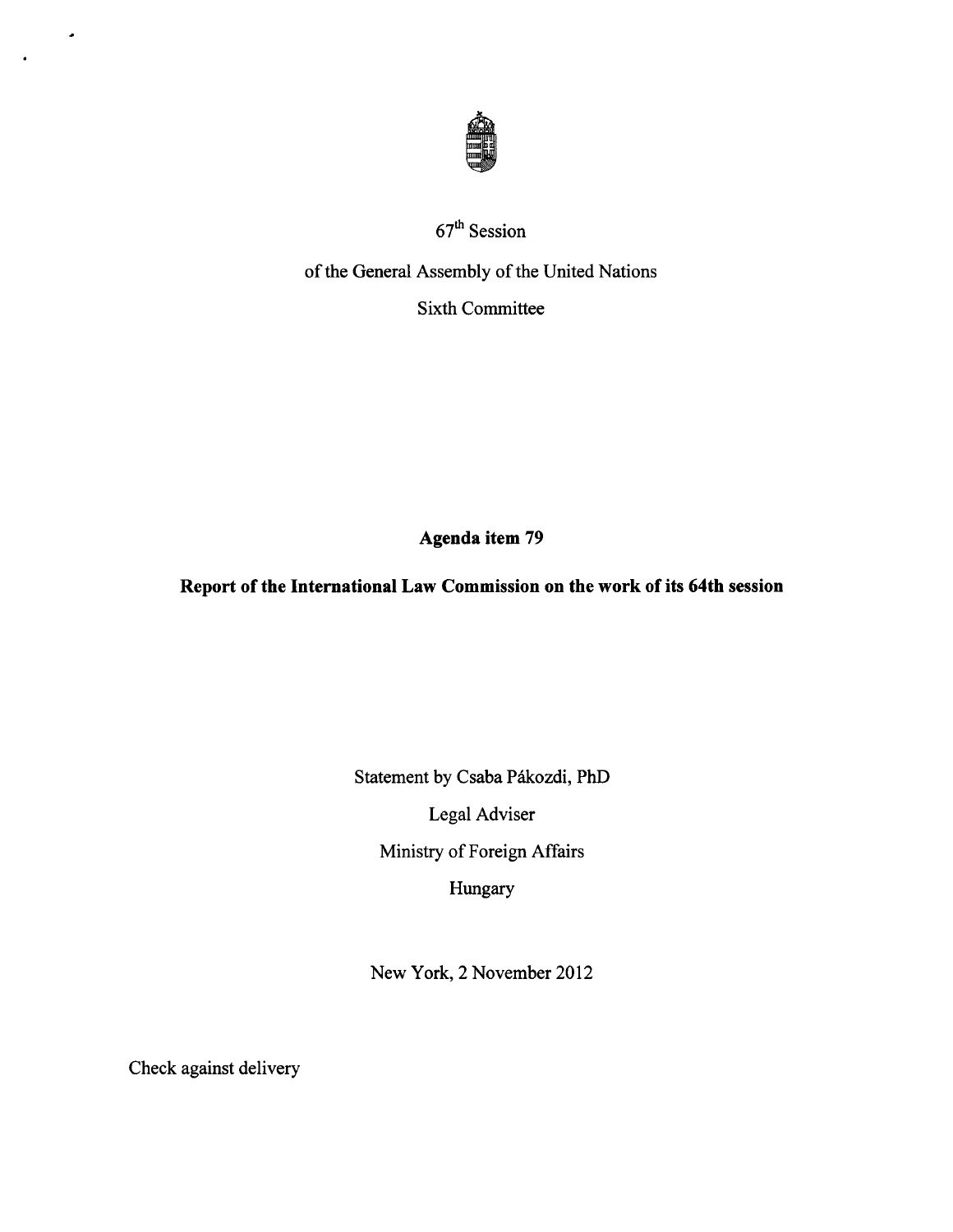## Mr. Chairman,

As this is the first time my delegation takes the floor during this session of the Sixth Committee, let me express my sincere congratulations to you, Mr. Chair and to the other members of the Bureau upon your election.

We associate ourselves with the statements that was and will be delivered later by the representative of the European Union during this debate. At this point I wish to make some comments in national capacity on various issues.

I would like to express the Hungarian delegation's appreciation for the achievements of the Commission in its 64<sup>th</sup> session, to thank Mr. Caflisch for the eloquent leadership of the Commission and the Special Rapporteurs for their able guidance in the respective topics.

The Hungarian delegation has noted with satisfaction the work the Commission completed during the session by adopting a set of draft articles on the "Expulsion of aliens" and additional draft articles on the ..Protection of persons in the event of disasters". On the other hand we would also like to underline the pressing importance of finalizing those issues which have been on the Commission's agenda for long time with moderate success. We believe that the Commission should concentrate its efforts instead on new topics in areas where new rules of international law are needed or the current rules need further development to adjust to the changes that took place in the last decades.

### Mr. Chairman,

Turning to the specific Chapters of the report first I would like to address **Chapter IV**  on the **Expulsion of aliens** and express our gratitude for the work of Special Rapporteur Maurice Kamto. Hungary will submit its detailed comments and observations on the draft articles adopted by the Commission on first reading to the Secretary General by the requested deadline, **1** January 2014.

At this stage I only wish to reiterate our position that we consider this topic controversial. In our view the doubts whether the draft articles could be a good basis of a future convention have not been dissolved. We also have concerns over finding the balance between the mere repetition of state practice on one hand and introduction of a new regime with high human rights' standards on the other hand.

At the same time we are pleased to see that Special Rapporteur Kamto devoted great attention to the EU's Return Directive which is the relevant EU legislation on this subject matter harmonizing the minimum standards of national legislations of more than 30 European states.

Turning to the specific draft Articles adopted at the  $64<sup>th</sup>$  session by the Commission, we would like to make the following brief comments:

Hungary supports the principle contained in paragraph 1 of draft Article 21 according to which voluntary compliance with expulsion decisions should be encouraged. However, the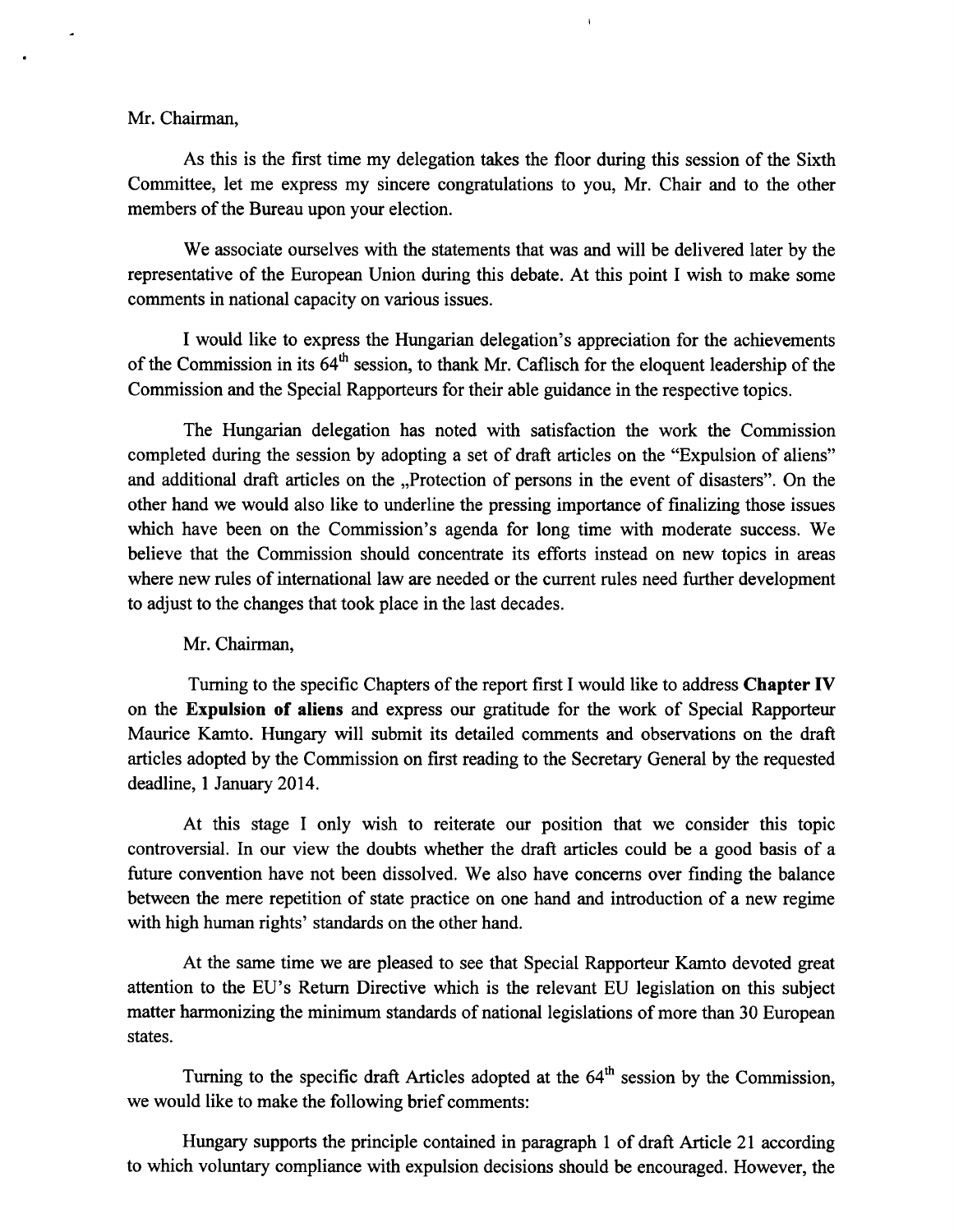Articles did not take into consideration cases where the person concerned poses a threat to public order or national security. States should not be obliged to promote voluntary compliance in these cases. Therefore, we suggest the reformulation of this provision to emphasize that as far as possible appropriate measures should be taken by States to facilitate voluntary departure.

Paragraph 2 of the same Article should be amended to specifically reaffirm the right of States to use coercive measures in case of forcible implementation as long as these are in line with international human rights obligations and the dignity of the human being.

Finally, we believe that draft Article 32 on diplomatic protection is not closely related to the subject of the draft Articles and therefore we propose its omission.

Turning to **Chapter V** on the **Protection of persons in the event of disasters** the Hungarian delegation would like to express its appreciation to Special Rapporteur Eduardo Valencia Ospina for his work. We believe that the Commission has made substantial progress in this topic. We also recognise the fundamental difficulty involved in this issue, namely finding the right balance between the need to safeguard the national sovereignty of the affected States and the need for international cooperation in the protection of persons in the event of disasters.

In the view of Hungary the event of a disaster is primarily an issue of national concern, and providing protection is primarily the obligation of the Government of the affected state, where the Government and the competent authorities together with the citizens of the State are obligated to participate in the protection and restoration efforts. We also support the inclusion of the duty to provide assistance when requested, but the wording has to be careful. In this regard Hungary welcomes draft Article Sbis which further clarifies Article 5 on the duty to cooperate. In addition we support the observation of the European Union in this regard which suggests that the articles should mention the obligation of international actors to cooperate as well.

Hungary welcomes the refinements made to Article 13 on the Conditions on the provision of external assistance, especially the provision on the obligation of the affected state when formulating the conditions of external assistance to take into account the identified needs of the persons affected by disasters and the quality of the assistance.

### Mr. Chairman,

Turning to **Chapter VI** on the **Immunity of state officials from foreign criminal jurisdiction,** the Hungarian delegation was pleased when the Committee included this topic in its agenda five years ago and follows it with a keen interest. We also wish to thank Special Rapporteur Concepcion Escobar Hernandez for her work on this topic.

Let me now address the specific questions in Chapter III of the Report. The Commission requested States to provide information on their national law and practice concerning the following questions: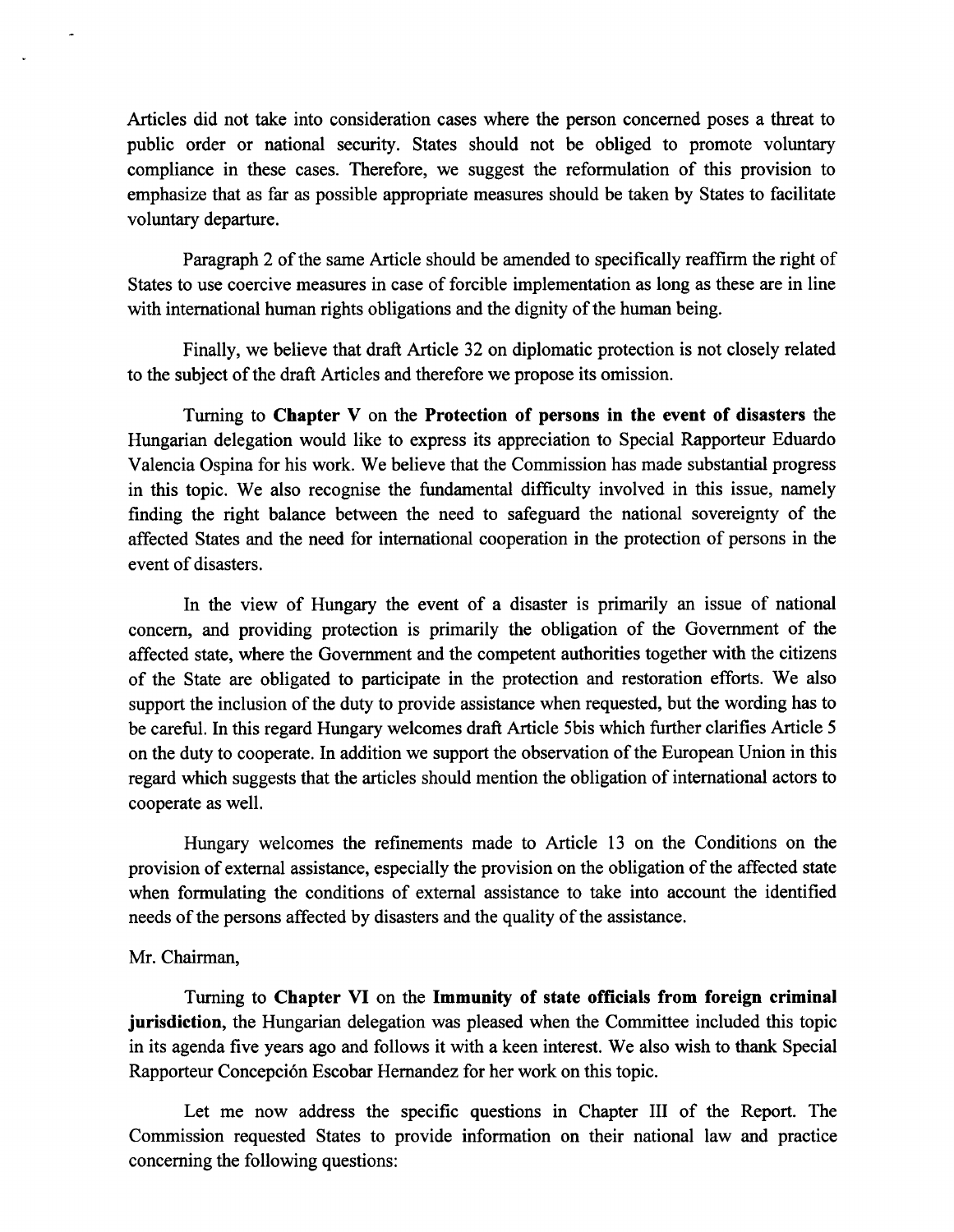*(a) Does the distinction between immunity ratione personae and immunity ratione materiae result in different legal consequences and, if so, how are they treated differently? (b) What criteria are used in identifying the persons covered by immunity ratione personae?* 

There is no specific distinction in the Hungarian legal system between immunity ratione personae and immunity ratione materiae. For instance in the criminal cases involving a person who has privileges and immunities in Hungary based on the relevant provision of the Hungarian Criminal Code immunity is granted in the following way: *"the criminal indictment of persons enjoying diplomatic immunity and other immunity based on international law shall be governed by international treaties, and failing this, by international practice. In the issue of international practice, the declaration made by the Minister of Justice shall be governing".*  Laws and regulations on procedural matters in the civil and administrative field of law follow the same approach.

When an international treaty - like the Vienna Conventions on Diplomatic or Consular Relations - grants privileges and immunities to a person the case is straightforward since privileges and immunities as stipulated in the treaty in question will apply. There is no difference from a procedural standpoint between immunity ratione personae and immunity ratione materiae, the Hungarian authorities will ensure that the person involved shall receive a treatment according to his or her privileges and immunities based on international law. In practice it means that the Ministry of Foreign Affairs and the Ministry of Administration and Justice will make a determination of the privileges and immunities of the person involved on a case by case basis and inform the court or the administrative authority acting in the respective case accordingly. If the person's immunities are recognised in the specific case, the court or the administrative authority, upon receiving the proof of immunity from the respective ministry, will suspend the case immediately, and if there is international treaty in force between Hungary and the sending state on judicial cooperation, the case will be transferred to the courts or the authorities of the sending state.

Regarding Chapter IX on **The obligation to extradite or prosecute,** I would like to emphasise that Hungary was in agreement with those members of the Commission who believed that the harmonization of the different multilateral treaty regimes would have been a less than meaningful exercise. In our view the Commission should have pursued a systematic survey and analysis of State practice in this field to examine if a customary rule existed on a general obligation to extradite or prosecute for certain crimes. However, after the International Court of Justice has rendered judgment on the 20 July 2012 in Questions relating to the obligation to prosecute or extradite in the case between Belgium and Senegal, the future of this topic has to be re-evaluated. We believe that during its upcoming session the Commission should make a final decision and terminate its work on this topic as it has become an area of law to which the Commission cannot presently make more contribution than it has already done.

Regarding the topic of **Treaties over time,** as contained in **Chapter X,** Hungary welcomes the Commission's decision to change the format of the work on this topic as